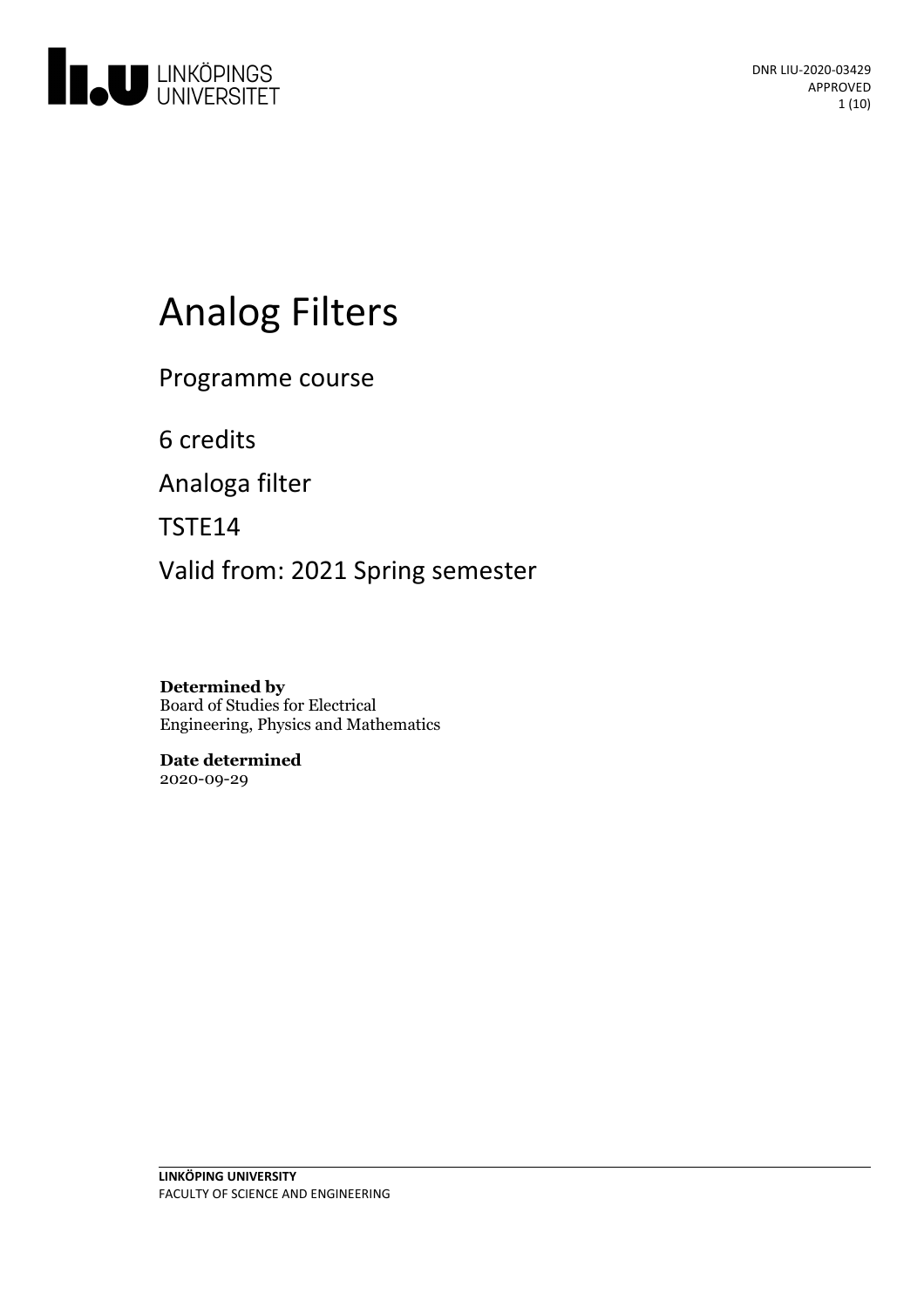# Main field of study

Electrical Engineering

### Course level

Second cycle

### Advancement level

A1X

# Course offered for

- Master's Programme in Electronics Engineering
- Computer Science and Engineering, M Sc in Engineering
- Applied Physics and Electrical Engineering International, M Sc in Engineering
- Applied Physics and Electrical Engineering, M Sc in Engineering

# **Prerequisites**

Circuit Theory

# Intended learning outcomes

The aim of the course is to provide insight into principles and methods for design and analysis of analog filters. After the course, the student will be able to understand:

- basic concepts, analysis, and principles for design of analog filters
- analysis, synthesis, and realization of filters using standard approximations and frequency transformations
- analysis, synthesis, and realization of passive LC filters with optimal element sensitivity
- analysis and comparisons of the sensitivity properties of second-order sections
- analysis, synthesis, and realization of higher-order filters using coupled forms, immitance and topological simulation.

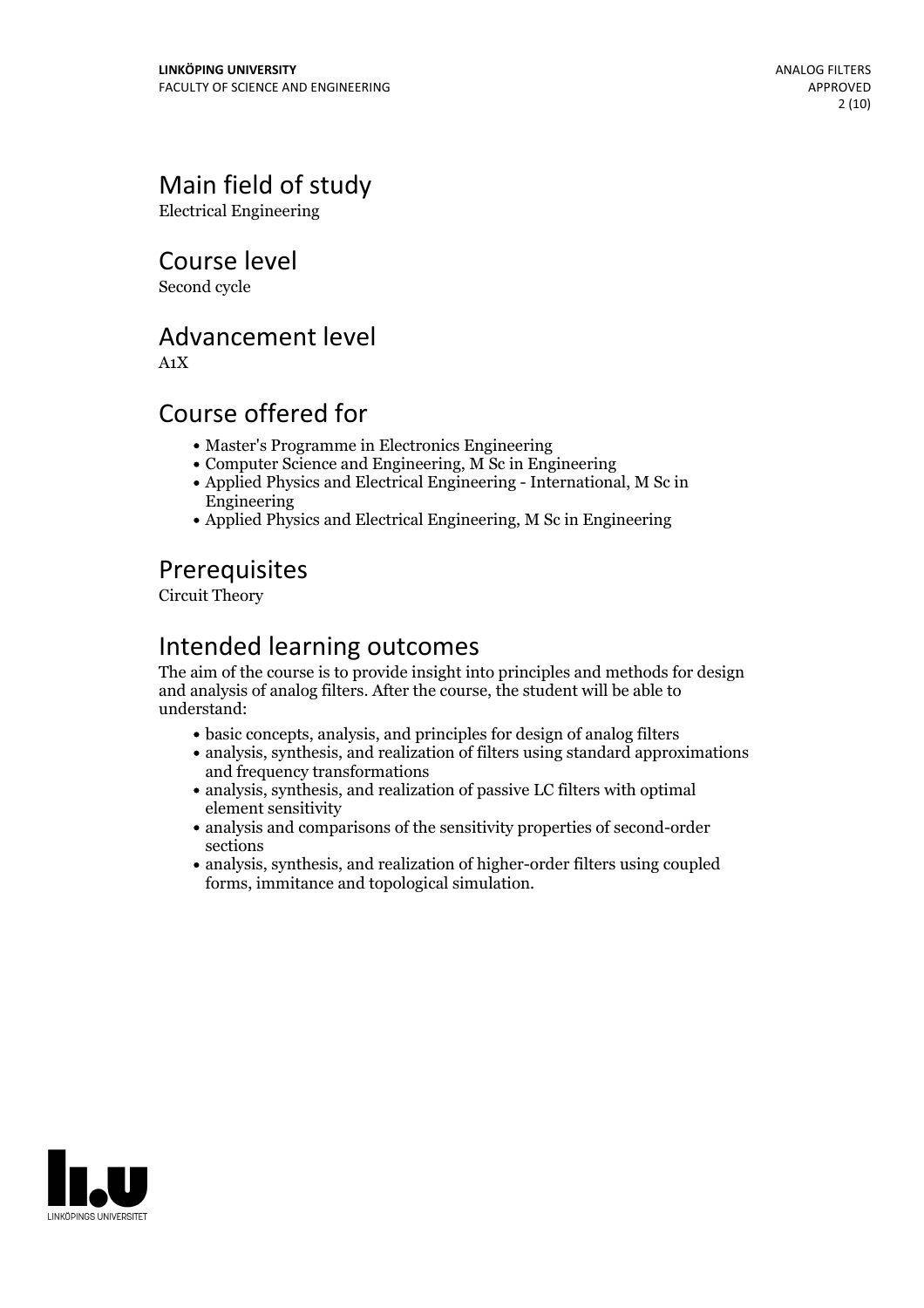### Course content

The lectures, exercises, and laboratory work cover:

- basic concepts and properties of analog filters
- approximation theory, analysis, and synthesis of transfer functions using MATLAB and Tables
- analysis and equalization of the group delay
- analysis, synthesis, and realization of passive filters with optimal element sensitivity
- analysis, synthesis, and realization of doubly resistively terminated LC filters
- analysis, synthesis, and realization of passive filters with distributed circuit elements
- n-ports, immitance converters and inverters, gyrators, transformers, op- amps, transconductors, and current conveyors
- analysis, synthesis, and realization of second-order sections using op-amps, transconductors, and current conveyors
- analysis of sensitivity properties of active filters
- analysis, synthesis, and realization of a transfer function using coupled forms, immitance simulation, and topological simulation.<br>• scaling of signal levels
- 
- wave active filters

# Teaching and working methods

Lectures, lessons, and laboratory work.

# Examination

| LAB1 | Laboratory work     | 2 credits | U.G        |
|------|---------------------|-----------|------------|
| TEN1 | Written examination | 4 credits | U, 3, 4, 5 |

# Grades

Four-grade scale, LiU, U, 3, 4, 5

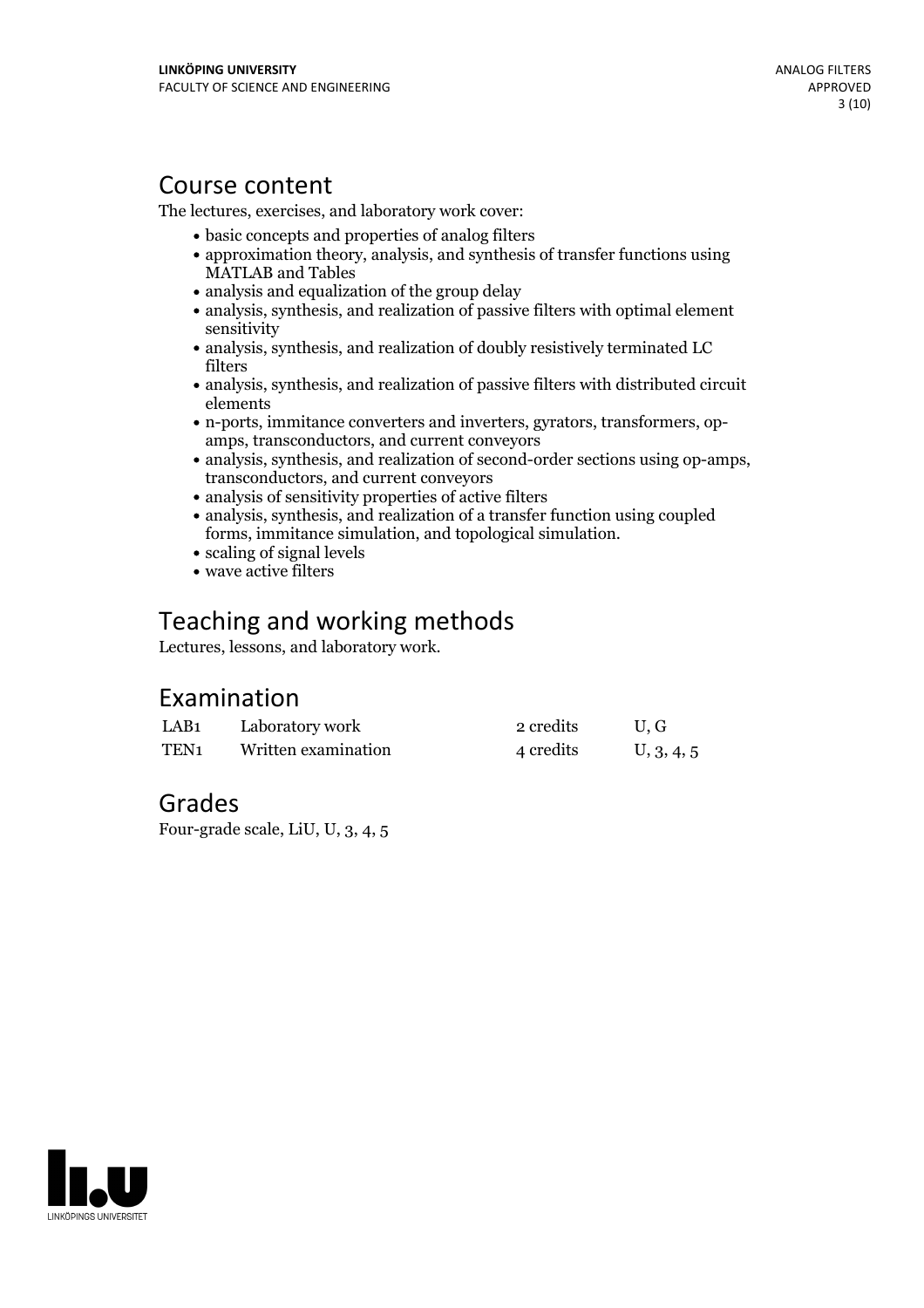# Other information

Supplementary courses: Analog Electronic Circuits, Analog and Discrete-Time Integrated Circuits

#### **About teaching and examination language**

The teaching language is presented in the Overview tab for each course. The examination language relates to the teaching language as follows:

- If teaching language is Swedish, the course as a whole or in large parts, is taught in Swedish. Please note that although teaching language is Swedish, parts of the course could be given in English. Examination language is Swedish.<br>• If teaching language is Swedish/English, the course as a whole will be
- taught in English if students without prior knowledge of the Swedish language participate. Examination language is Swedish or English
- $\bullet$  If teaching language is English, the course as a whole is taught in English. Examination language is English.

#### **Other**

The course is conducted in a manner where both men's and women's

The planning and implementation of a course should correspond to the course syllabus. The course evaluation should therefore be conducted with the course syllabus as a starting point.

# Department

Institutionen för systemteknik

### Director of Studies or equivalent

Lasse Alfredsson

### Examiner

Håkan Johansson

# Course website and other links

### Education components

Preliminary scheduled hours: 52 h Recommended self-study hours: 108 h

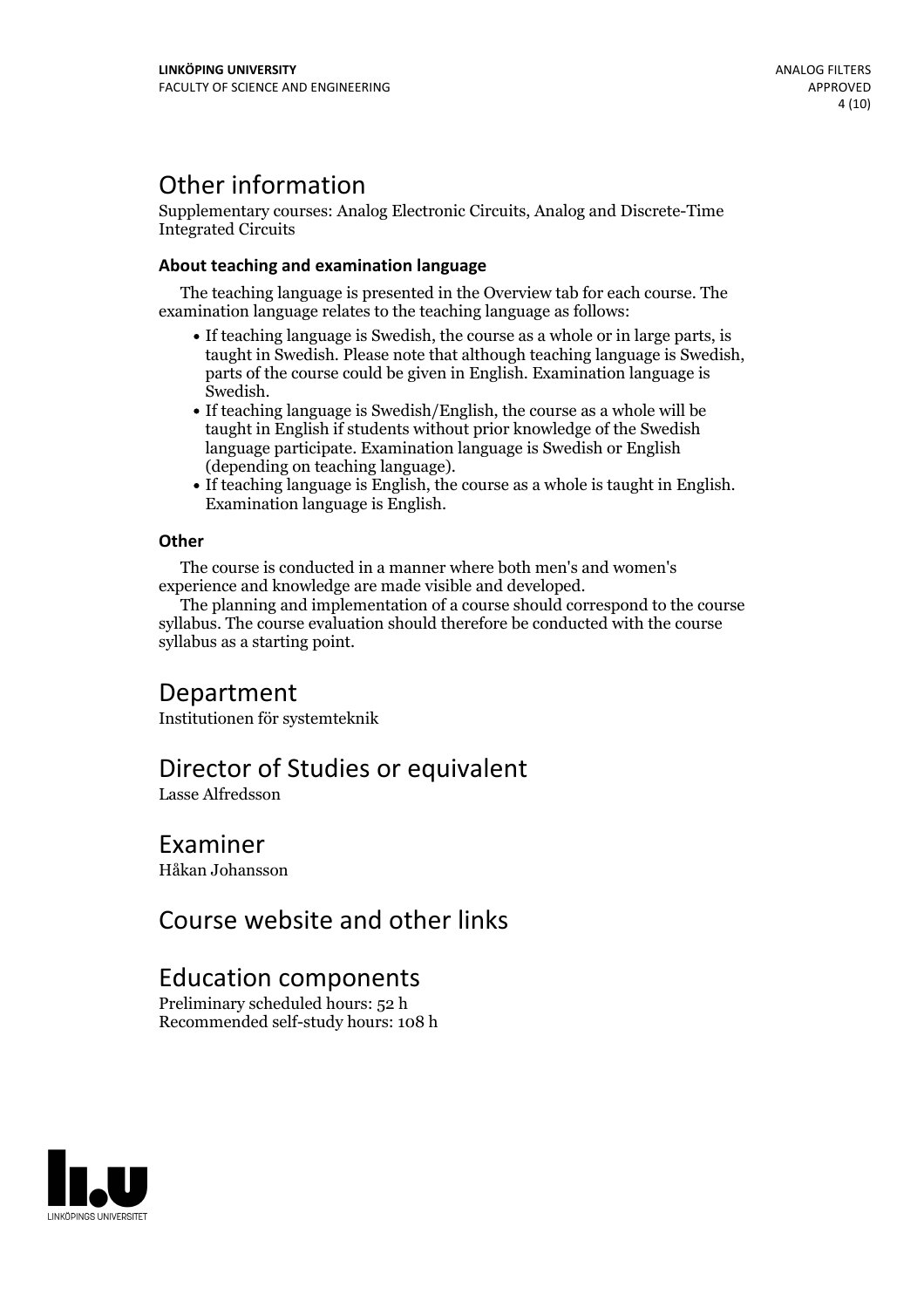# Course literature

**Books**

L. Wanhammar:, (2009) *Analog Filters Using MATLAB* Springer

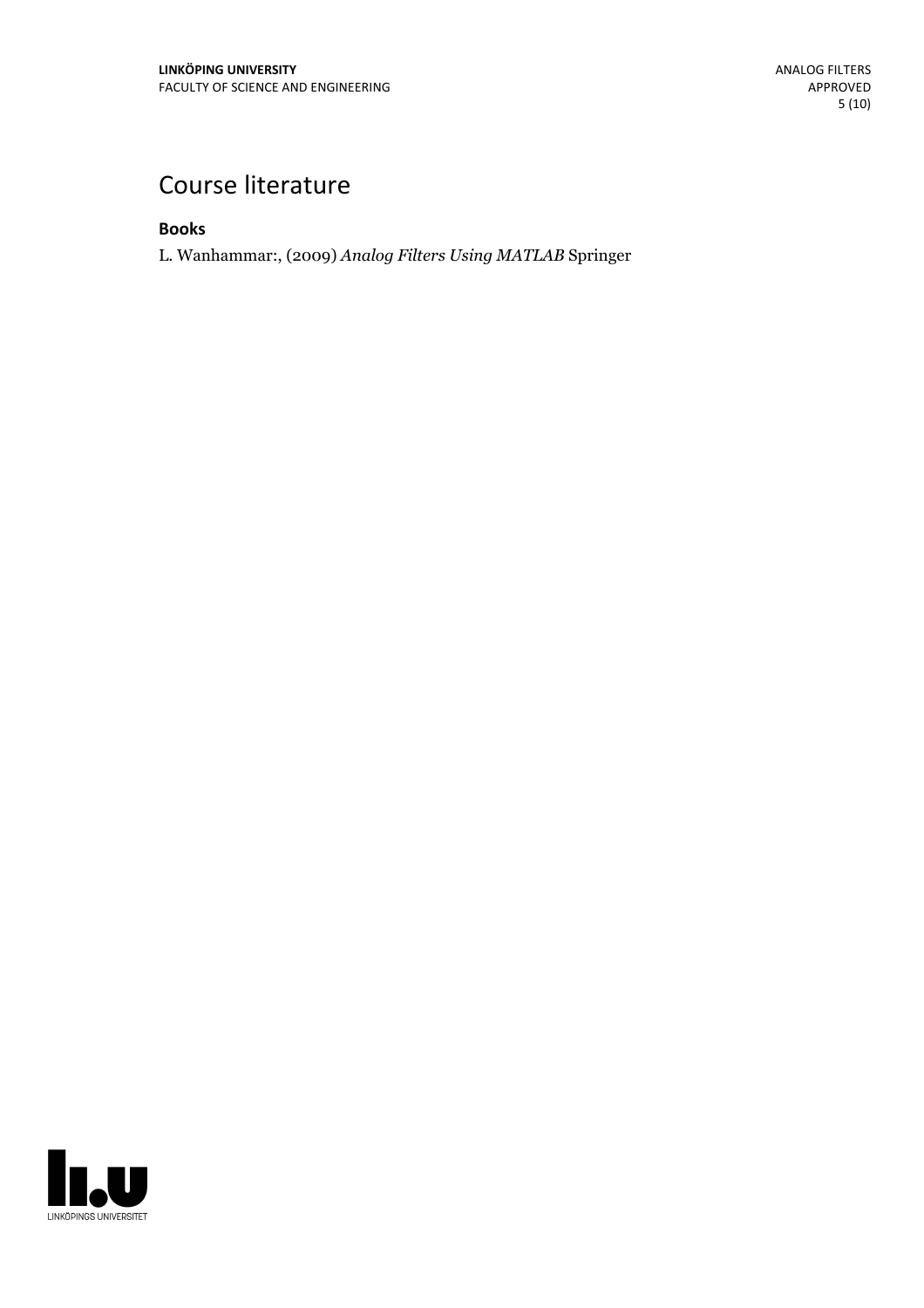# **Common rules**

#### **Course syllabus**

A syllabus must be established for each course. The syllabus specifies the aim and contents of the course, and the prior knowledge that a student must have in order to be able to benefit from the course.

### **Timetabling**

Courses are timetabled after a decision has been made for this course concerning its assignment to a timetable module.

#### **Interrupting a course**

The vice-chancellor's decision concerning regulations for registration, deregistration and reporting results (Dnr LiU-2015-01241) states that interruptions in study are to be recorded in Ladok. Thus, all students who do not participate in a course for which they have registered must record the interruption, such that the registration on the course can be removed. Deregistration from <sup>a</sup> course is carried outusing <sup>a</sup> web-based form: https://www.lith.liu.se/for-studenter/kurskomplettering?l=en.

### **Cancelled courses**

Courses with few participants (fewer than 10) may be cancelled or organised in a manner that differs from that stated in the course syllabus. The Dean is to deliberate and decide whether a course is to be cancelled or changed from the course syllabus.

### **Guidelines relatingto examinations and examiners**

For details, see Guidelines for education and examination for first-cycle and second-cycle education at Linköping University, Dnr LiU-2019-00920 (http://styrdokument.liu.se/Regelsamling/VisaBeslut/917592).

An examiner must be employed as a teacher at LiU according to the LiU Regulations for Appointments, Dnr LiU-2017-03931 (https://styrdokument.liu.se/Regelsamling/VisaBeslut/622784). For courses in second-cycle, the following teachers can be appointed as examiner: Professor (including Adjunct and Visiting Professor), Associate Professor (including Adjunct), Senior Lecturer (including Adjunct and Visiting Senior Lecturer), Research Fellow, or Postdoc. For courses in first-cycle, Assistant Lecturer (including Adjunct and Visiting Assistant Lecturer) can also be appointed as examiner in addition to those listed for second-cycle courses. In exceptional cases, a Part-time Lecturer can also be appointed as an examiner at both first- and second cycle, see Delegation of authority for the Board of Faculty of Science and Engineering.

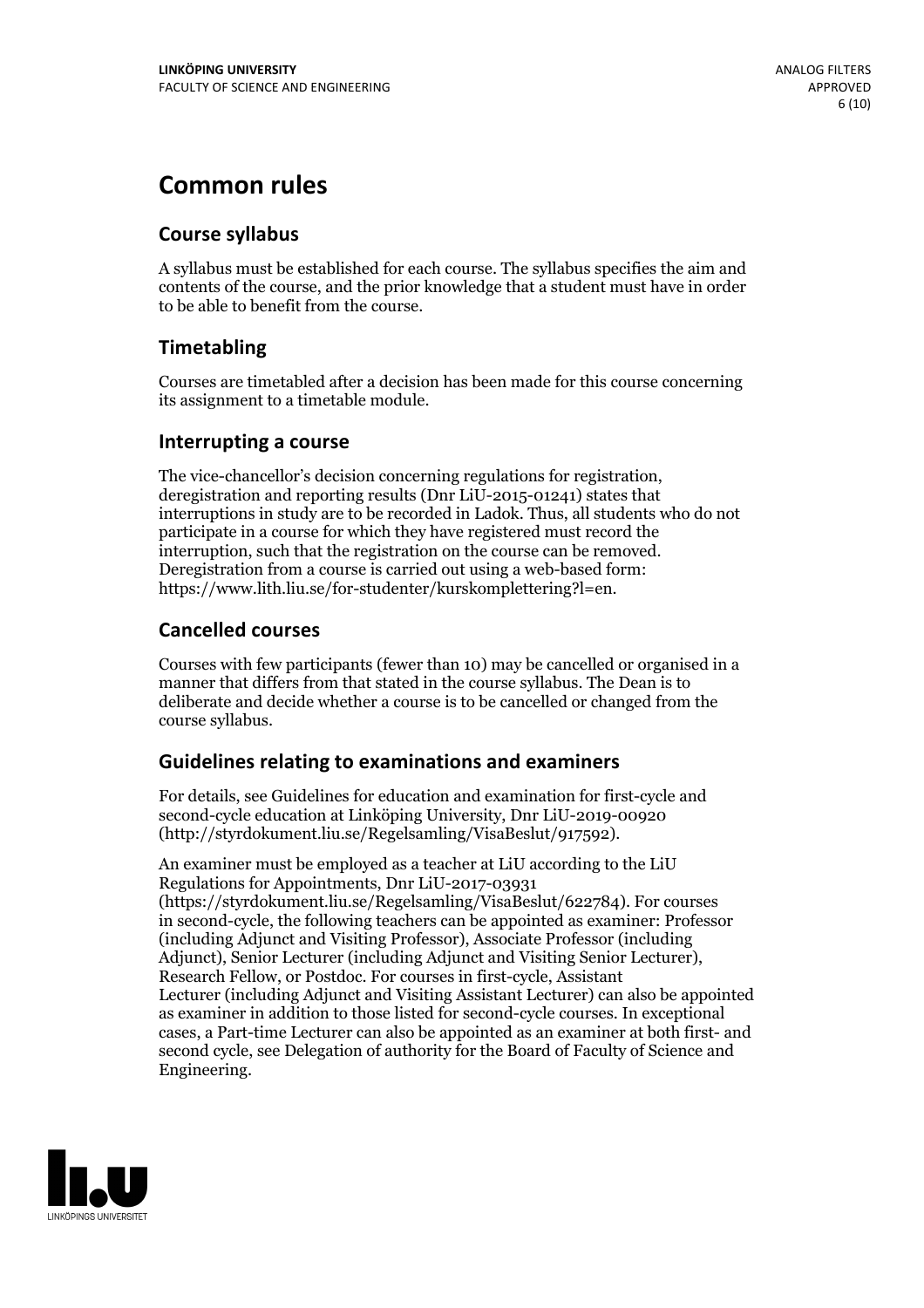#### **Forms of examination**

#### **Principles for examination**

Written and oral examinations and digital and computer-based examinations are held at least three times a year: once immediately after the end of the course, once in August, and once (usually) in one of the re-examination periods. Examinations held at other times are to follow a decision of the board of studies.

Principles for examination scheduling for courses that follow the study periods:

- courses given in VT1 are examined for the first time in March, with re-examination in June and August
- courses given in VT2 are examined for the first time in May, with re-examination in August and October
- courses given in HT1 are examined for the first time in October, with re-examination in January and August
- courses given in HT2 are examined for the first time in January, with re-examination in March and in August.

The examination schedule is based on the structure of timetable modules, but there may be deviations from this, mainly in the case of courses that are studied and examined for several programmes and in lower grades (i.e. 1 and 2).

Examinations for courses that the board of studies has decided are to be held in alternate years are held three times during the school year in which the course is given according to the principles stated above.

Examinations for courses that are cancelled orrescheduled such that they are not given in one or several years are held three times during the year that immediately follows the course, with examination scheduling that corresponds to the scheduling that was in force before the course was cancelled or rescheduled.

When a course is given for the last time, the regular examination and two re-<br>examinations will be offered. Thereafter, examinations are phased out by offering three examinations during the following academic year at the same times as the examinations in any substitute course. If there is no substitute course, three examinations will be offered during re-examination periods during the following academic year. Other examination times are decided by the board of studies. In all cases above, the examination is also offered one more time during the academic year after the following, unless the board of studies decides otherwise.

If a course is given during several periods of the year (for programmes, or on different occasions for different programmes) the board or boards of studies determine together the scheduling and frequency of re-examination occasions.

#### **Retakes of other forms of examination**

Regulations concerning retakes of other forms of examination than written examinations and digital and computer-based examinations are given in the LiU guidelines for examinations and examiners, http://styrdokument.liu.se/Regelsamling/VisaBeslut/917592.

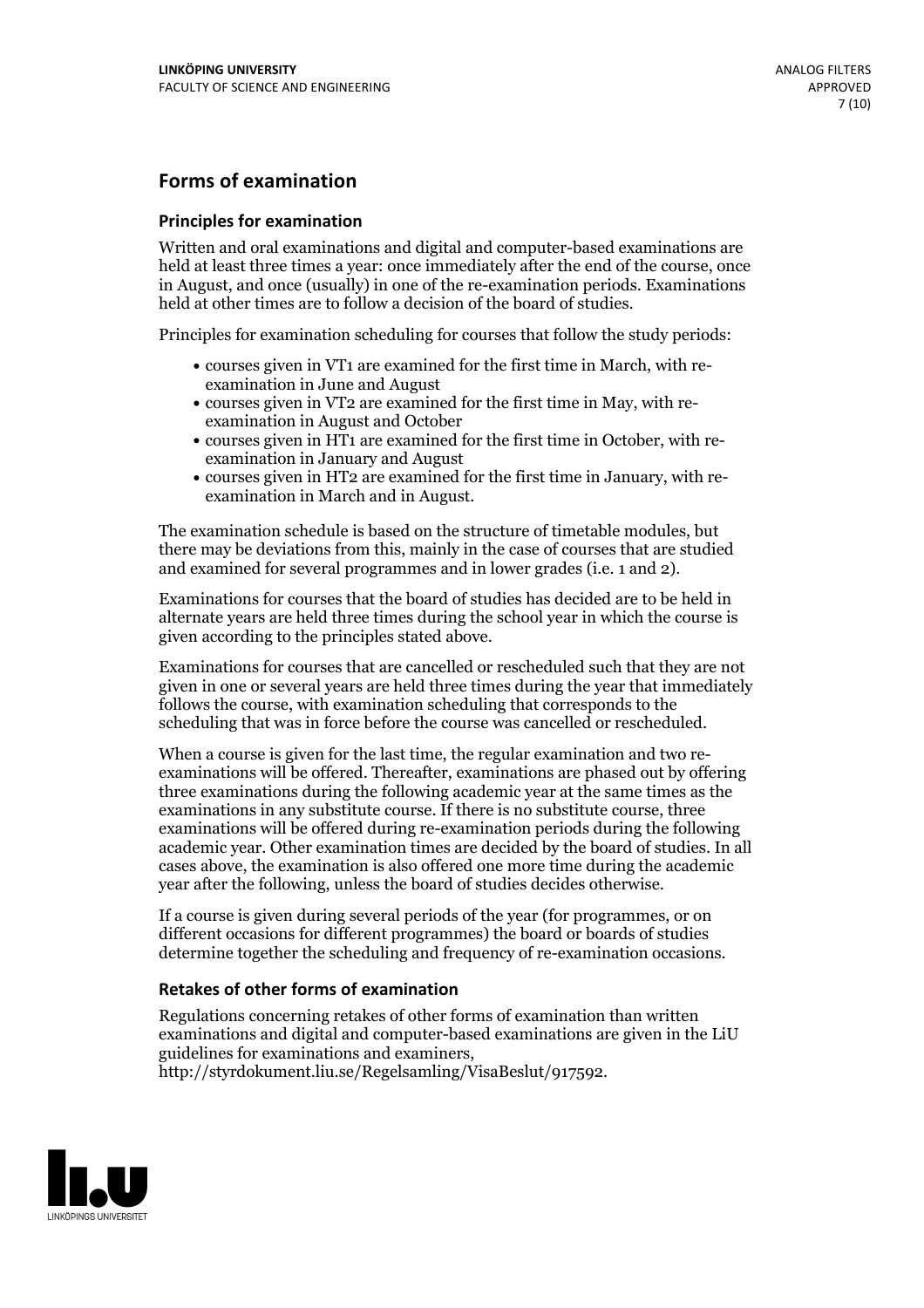#### **Registration for examination**

Until January 31 2021, the following applies according to previous guidelines: In order to take an written, digital or computer-based examination student must register in advance at the Student Portal during the registration period, which Candidates are informed of the location of the examination by email, four days in advance. Students who have not registered for an examination run the risk of being refused admittance to the examination, if space is not available.

From February 1 2021, new guidelines applies for registration for written, digital or computer-based examination, Dnr LiU-2020-02033 (https://styrdokument.liu.se/Regelsamling/VisaBeslut/622682).

Symbols used in the examination registration system:

\*\* denotes that the examination is being given for the penultimate time.

\* denotes that the examination is being given for the last time.

#### **Code of conduct for students during examinations**

Details are given in a decision in the university's rule book: http://styrdokument.liu.se/Regelsamling/VisaBeslut/622682.

#### **Retakes for higher grade**

Students at the Institute of Technology at LiU have the right to retake written examinations and digital and computer-based examinations in an attempt to achieve a higher grade. This is valid for all examination components with code "TEN", "DIT" and "DAT". The same right may not be exercised for other examination components, unless otherwise specified in the course syllabus.

A retake is not possible on courses that are included in an issued degree diploma.

#### **Grades**

The grades that are preferably to be used are Fail (U), Pass (3), Pass not without distinction  $(4)$  and Pass with distinction  $(5)$ .

- Grades U, 3, 4, 5 are to be awarded for courses that have written or digital
- examinations.<br>• Grades Fail (U) and Pass (G) may be awarded for courses with a large degree of practical components such as laboratory work, project work and
- Grades Fail (U) and Pass (G) are to be used for degree projects and other independent work.

#### **Examination components**

The following examination components and associated module codes are used at the Faculty of Science and Engineering:

Grades U, 3, 4, 5 are to be awarded for written examinations (TEN) and

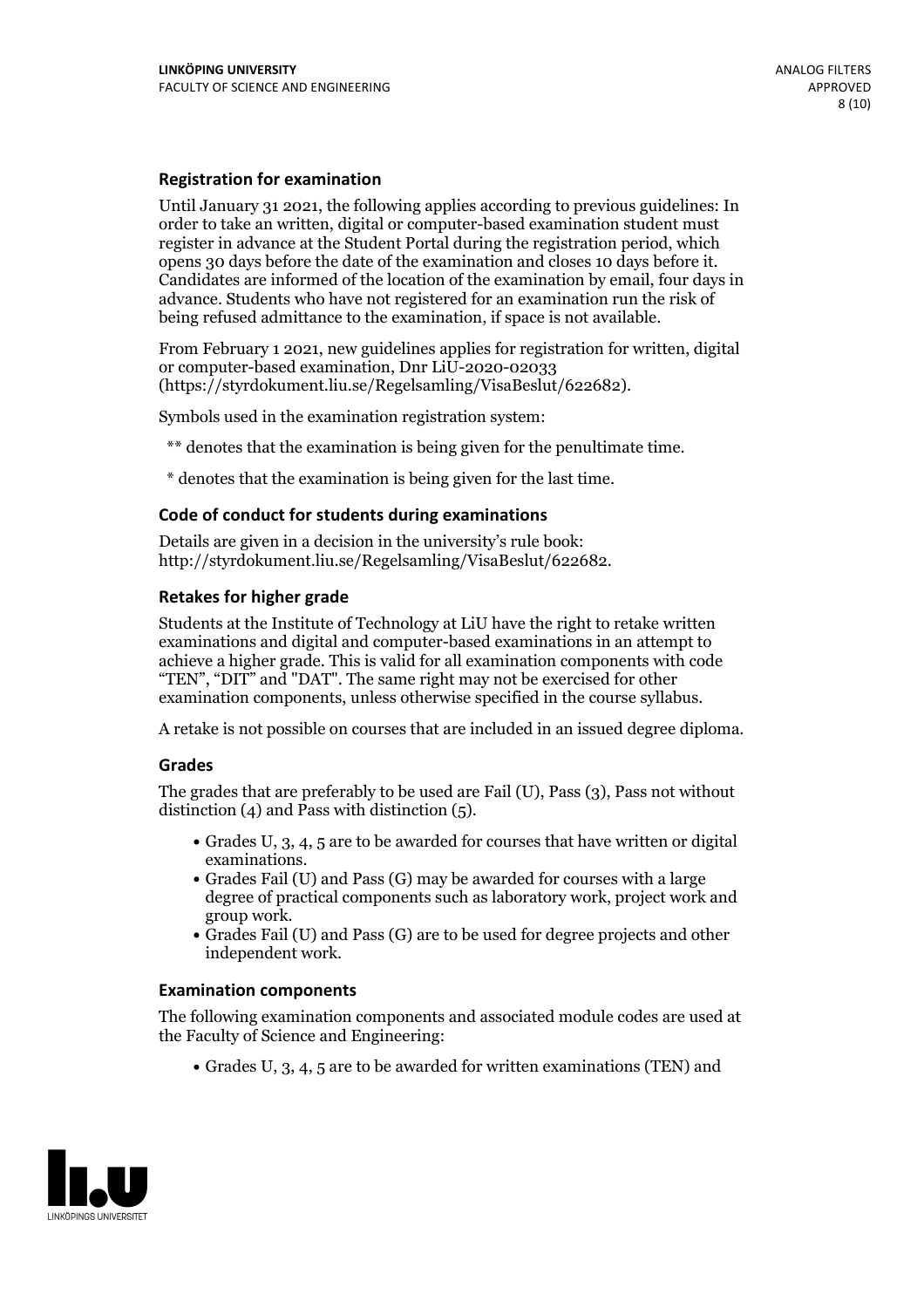- digital examinations (DIT).<br>• Examination components for which the grades Fail (U) and Pass (G) may be awarded are laboratory work (LAB), project work (PRA), preparatory written examination (KTR), digital preparatory written examination (DIK), oral examination (MUN), computer-based examination (DAT), home
- assignment (HEM), and assignment (UPG).<br>• Students receive grades either Fail (U) or Pass (G) for other examination components in which the examination criteria are satisfied principally through active attendance such as tutorial group (BAS) or examination item
- (MOM).<br>• Grades Fail (U) and Pass (G) are to be used for the examination components Opposition (OPPO) and Attendance at thesis presentation (AUSK) (i.e. part of the degree project).

In general, the following applies:

- 
- Mandatory course components must be scored and given <sup>a</sup> module code. Examination components that are not scored, cannot be mandatory. Hence, it is voluntary to participate in these examinations, and the voluntariness must be clearly stated. Additionally, if there are any associated conditions to the examination component, these must be clearly stated as well.<br>• For courses with more than one examination component with grades
- U,3,4,5, it shall be clearly stated how the final grade is weighted.

For mandatory components, the following applies: If special circumstances prevail, and if it is possible with consideration of the nature ofthe compulsory component, the examiner may decide to replace the compulsory component with another equivalent component. (In accordance with the LiU Guidelines for education and examination for first-cycle and second-cycle education at Linköping University, http://styrdokument.liu.se/Regelsamling/VisaBeslut/917592).

For written examinations, the following applies: If the LiU coordinator for students with disabilities has granted a student the right to an adapted examination for a written examination in an examination hall, the student has the right to it. If the coordinator has instead recommended for the student an adapted examination or alternative form of examination, the examiner may grant this if the examiner assesses that it is possible, based on consideration of the course objectives. (In accordance with the LiU Guidelines for education and examination for first-cycle and second-cycle education at Linköping University, http://styrdokument.liu.se/Regelsamling/VisaBeslut/917592).

#### **Reporting of examination results**

The examination results for a student are reported at the relevant department.

#### **Plagiarism**

For examinations that involve the writing of reports, in cases in which it can be assumed that the student has had access to other sources (such as during project work, writing essays, etc.), the material submitted must be prepared in accordance